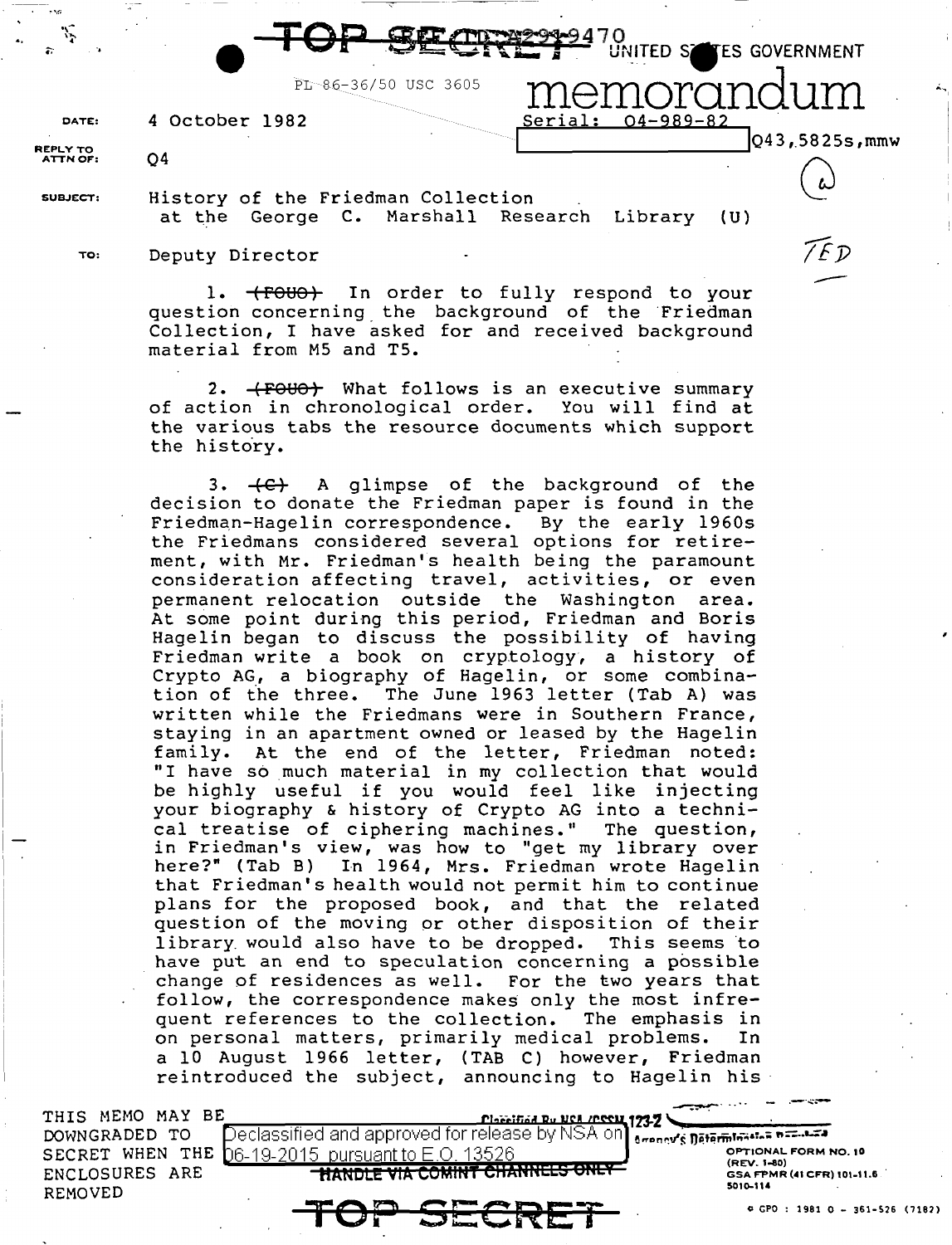, . .....

intention to give his papers and other materials .to the newly established George C. Marshall Foundation. On 21 August (Tab D) Hagelin responded with the view that· he considered this to be a correct decision, and also with a reminder that he would be interested in "any duplicates" from ·the Friedmans' library. (Tab D) This request was followed up with an expression of similar interest in 1967(Tab E). There- are passing references at other points in the correspondence to the collection and its fate (among them Friedman's denunciation of the Internal Revenue Service's refusal to permit him to take a deduction on his papers until they were physically transferred to the Marshall Library) but nothing that provides significant information. In short, neither the Friedman-Hagelin correspondence nor any of the other records checked in T542 collections make explicit reference to a proposal from Hagelin to buy Friedman's papers. Nor do these records reveal any references to an understanding that the collection might revert back to NSA after Mrs. Friedman's death.

 $\mathcal{L}$ 

4. **(FOUO)** In November 1970 arrangements were made via Gen Carter to have the "Government" transport the collection from the Friedman residence to the Marshall Library. This was accomplished on 17 December 1970 when M5 personnel accompanied the collection in transit. The materials were kept under lock and key (Tabs F, G and H). Tab H notes that someone from the Agency would review the documents prior to its availability to the public.

5. (FOUO) At Tab I is the Spring 1971 George C. Marshall Research Library Newsletter announcing acquisition of the Friedman collection. It reveals dequisition of the fireuman correction. It reveals collection was in 1965 with Dr. Pogue, then the director of the Library and Marshall's biographer. It closes with a statement that access to the collection will be restricted for a period.

 $6. +C$  T542 holds some of the Friedman papers. They comprise approximately sixty Shinn boxes derived from.his agency office and his home. Four boxes are documents retrieved by the Agency from Friedman's home.

7.  $\leftarrow$  The history of our visits to the Marshall Library begins in January 1971 {shortly after the collection arrived). Tab J is the report of that visit.

## <u>TIANDLE VIA COMINT CHANNELS ONLY</u>

TOP SECRET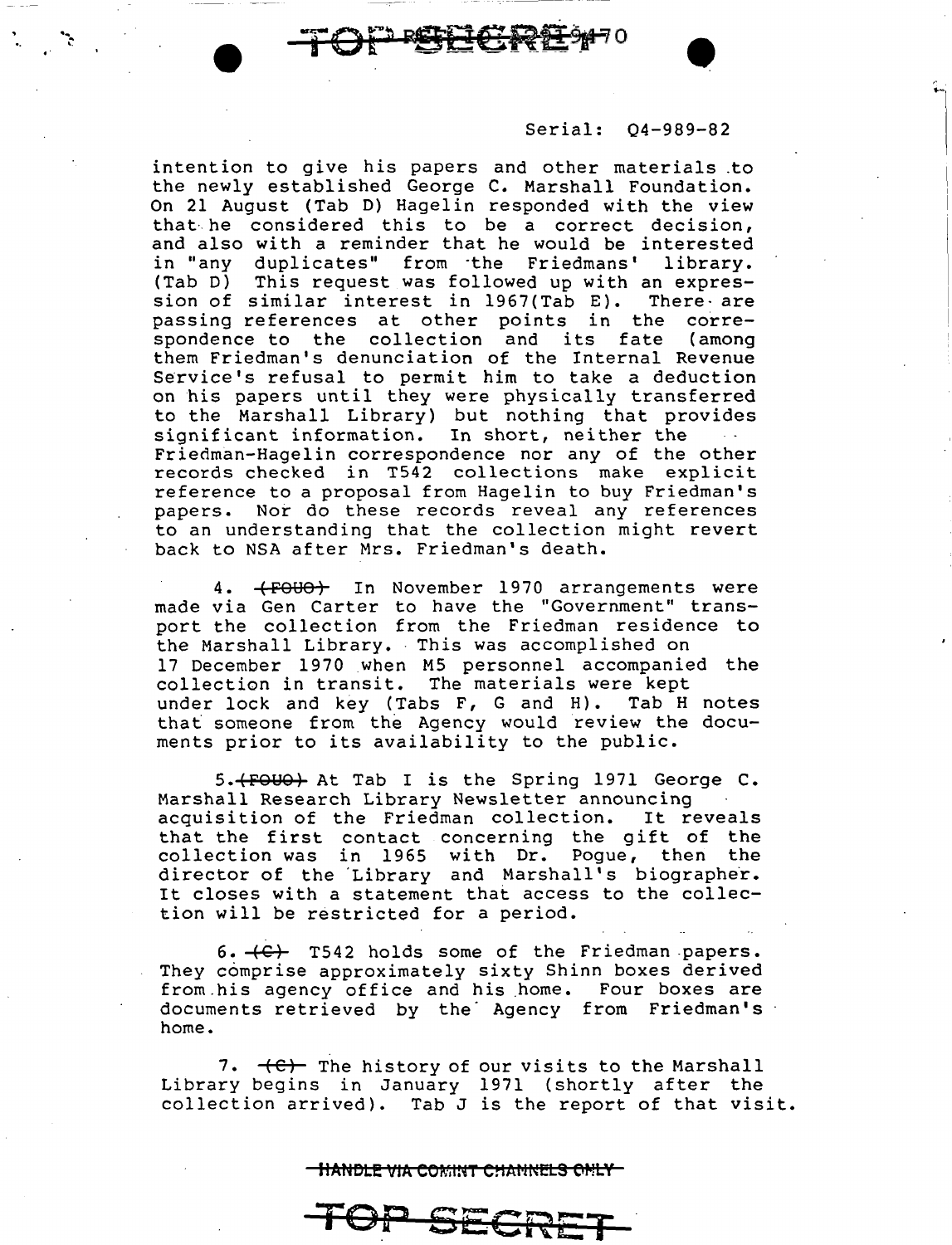The collection was now in a vault accredited by the Army for TOP SECRET material. The inspection was not exhaustive, but turned up nothing marked higher than<br>RESTRICTED. There was no correspondence found between RESTRICTED. There was no correspondence found between<br>Hagelin and Friedman. The reviewers did not have The reviewers did not have access to one locked safe (only Mrs. Friedman had the combination). They speculated that such corresponden They speculated that such correspondence might be in the safe. The report suggested that the Library could keep the collection restricted for at least a year and recommends a second inspection.

**TOP** 

8. (FOUO) Our second visit was conducted in<br>November 1971. This trip was basically to assess This trip was basically to assess<br>value of the collection. The trip the historical .value of the collection. report (Tab K) points out on page 3 some of the Agency's role in compiling the collection.

9. **(FOUO)** A third visit to the collection was recorded in July 1974 (Tab L). Mr. Callimahos reviewed the classified holdings. By this time the collection was split with the unclassified material housed in a room built for the collection and the classified material kept in the vault. Mr. Callimahos found<br>nothing underclassified. He did recommend that the He did recommend that the Agency Classification Officer review some of the materials.

10.  $\leftarrow$   $\leftarrow$  At Tab M is a receipt for the Friedman-Hagelin correspondence signed in July 1976. It appears that. the correspondence was not earlier retained by the Agency. The paper at Tab N apparently represents an assessment of the Friedman-Hagelin correspondence in light of Clarke's book, The Man Who Broke Purple. The author of this assessment is not evident, however, the "L" may be Art Levenson.

11. (POUO) Another visit was made to Lexington in July 1975 (Tab O). Among other activities conducted was the declassification of several volumes. A brief informal visit was made in June of 1981 to review several documents which were believed to have been declassified in error. The documents were not all available for viewing (Tab P). However, this mission was completed in our last visit (Tab Q) in October 1981 when we reviewed the -materials in question, remarking those necessary.

**HANDLE VIA COMINT CHANNELS ONLY** 

**TOP SE.CRET**